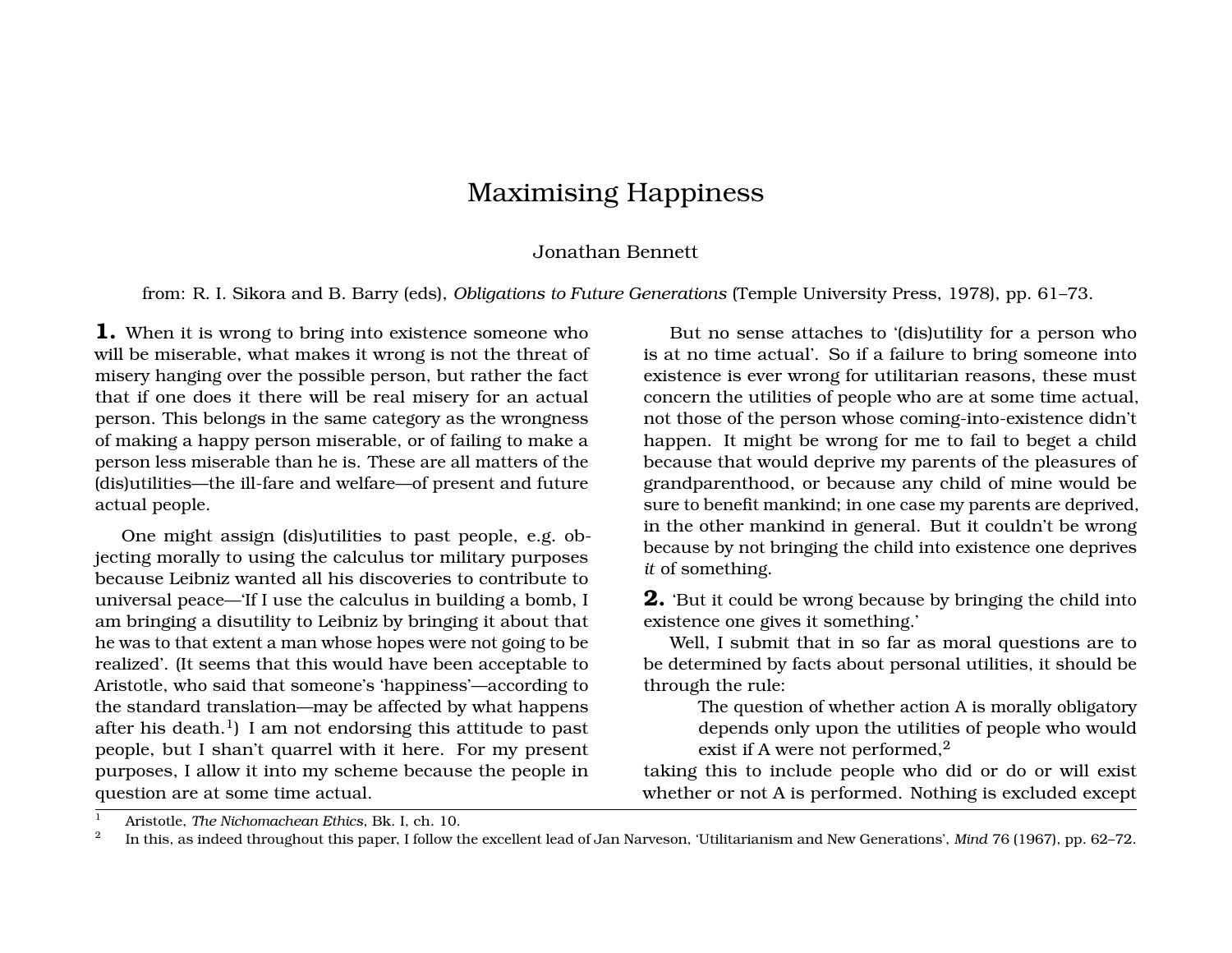the utilities of people who would not exist if A were not performed—those who would exist if and only if A were performed, and also, trivially, those who would not exist whether or not A were performed.

This rule does not express anything that could be called 'negative utilitarianism' $^{\rm l}$  It is not part of any general moral scheme according to which one may be obliged to limit harm but never to bring help, or anything of that kind. Nor does it assume that morality basically tells one what not to do, but doesn't tell one what to do: the difference between 'saying what we should do' and 'saying what we shouldn't do' is just the difference between specific instructions and highly general ones; and nothing like that is involved in the above rule about utilitarian reasons for moral obligations. The rule is 'negative' only in the sense of implying that when I am considering whether I am obliged to do A, the only people whose utilities I need to consider are those who do or would exist if I did *not* do A.

The obvious alternative to my rule is the more generous one that says:

> The question of whether action A is morally obligatory depends upon the utilities of people who would exist if A were not performed, and of people who would exist if A were performed.

Both rules allow that one may be obliged not to bring someone into existence because he is bound to be wretched. What about the obligation to bring someone into existence because he is bound to be happy? The longer rule—the one that makes provision for the larger array of obligations—permits such a reason for such an obligation, whereas my shorter rule forbids it.

Over most of the territory, the two are equivalent. They differ only when there is a question about bringing people into existence: then the short rule confines us to moral injunctions of the form 'Don't do it unless. . . ', whereas the long one leaves the door open for further injunctions of the form 'Do it if. . . '. The main reason for preferring the short rule is that it is harmless while the long one opens a Pandora's box of troubles. The long rule doesn't actually force us into trouble: since it merely *permits* us to have a certain sort of moral principle we don't break or flout it if we decline the invitation and keep our morality within the limits laid down by the shorter rule. But attempts have been made to accept the long rule's invitation, i.e. to devise moral principles that are forbidden by the shorter rule—principles that enjoin the creation of happy people, roughly speaking—and so far every one of these attempts has had morally intolerable consequences.

Unless some powerful positive reason can be found for the long rule. therefore, i.e. some reason for wanting a stronger set of principles of obligation than the short rule permits, the case for the short rule will be overwhelming.

**3.** Some philosophers seem to have thought that they had a case for the long rule. i.e. for the 'Do it if. . . ' clause as well as for the 'Don't do it unless. . . ' clause, They seem to have relied on the idea that if doing A would bring into existence someone who would then be happy, then not doing A does involve *a loss of utility*—namely the loss of that happiness—even though no actual person is deprived of the utility.

That in its turn appears to depend upon the notion, which I believe to be noxious in utilitarian morality, of *amounts* of. . . The gap can be filled by whatever form of utility you

<sup>1</sup> As is suggested, against Narveson, by Jonathan Glover, *Causing Death and Saving Lives* (Penguin Books, 1977), p. 67.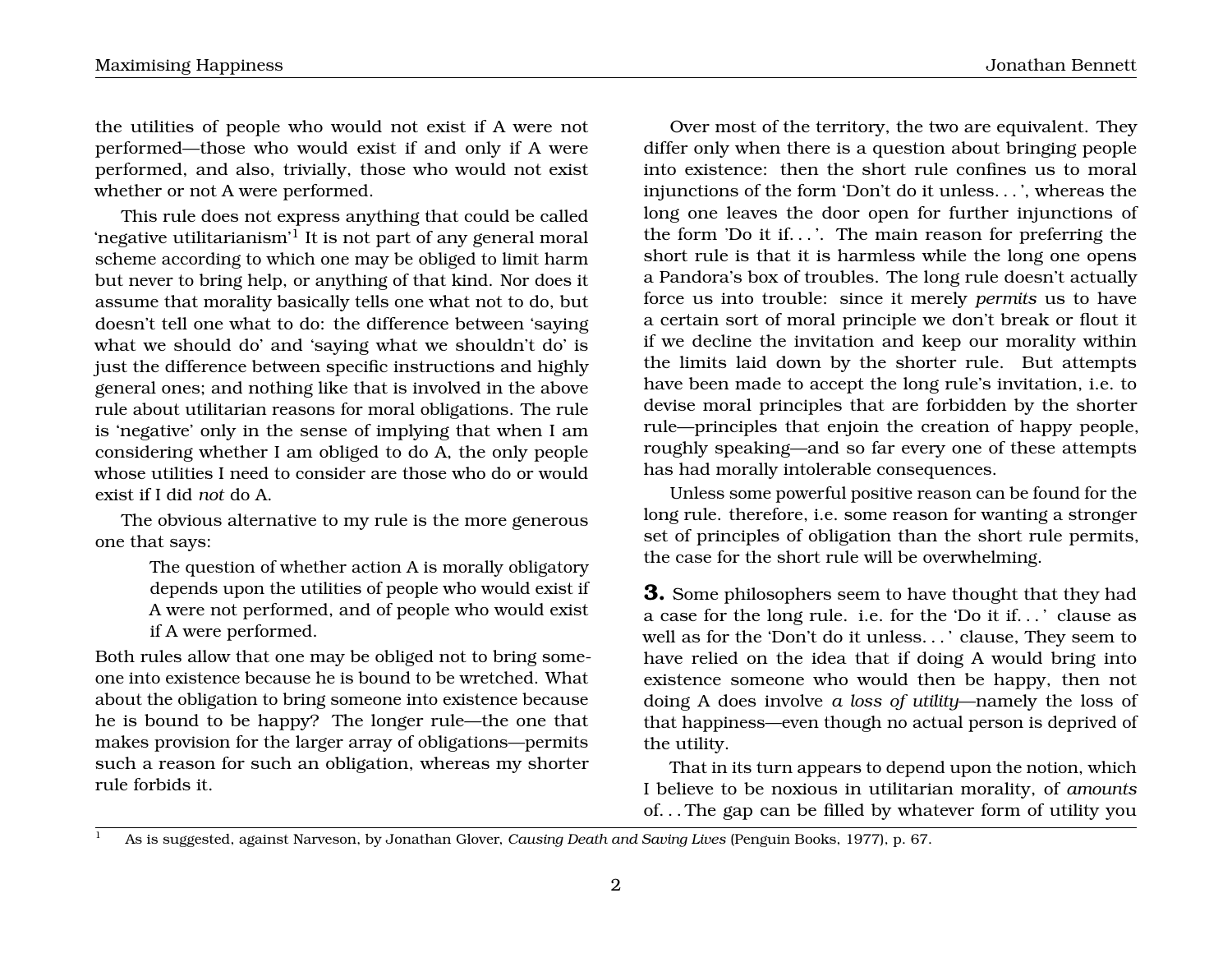like: I shall say 'amount of happiness', but my concern is with 'amount', not 'happiness'.

Now, it doesn't matter whether it is a total amount, an average amount, or some compromise between these: the mere notion of *amount* lets philosophers introduce a surrogate for the proper notion of utility—it gives them utilities that are not *someone's*, in the form of quanta of happiness that nobody has but that somebody could have. As well as deploring the situation where a person lacks happiness, these philosophers also deplore the situation where some happiness lacks a person; and they speak of the latter situation as being one in which some utility is lost. This, I submit, is a philosophical mistake.

It's the mistake of inferring from 'We ought to make people as happy as possible' that 'We ought to produce as much happiness as possible'. It doesn't follow.

I don't say that it is a *philosophical* error to hold, as a basic item in one's moral code, that one ought to produce as much happiness as possible. The philosophical mistake is to think that this—or the part of it that doesn't concern actual people—has to do with 'loss of utility' in some reasonable sense of that phrase.

**4.** With the muddle about 'loss of utility' set aside, perhaps there is some other reason to think that one ought to try to maximize happiness—taking this, loosely, to mean that in some circumstances one would be morally obliged to bring people into existence because they would then be happy. Might one not, for instance, base this on the view that the more happiness there is the better?

Suppose that we have believed that a certain region of the universe is cold and sterile, and then we discover that it is teeming with life and that its sentient inhabitants have very happy lives. Isn't this good news?

In my value-system, Yes; but not because I think that the more happiness there is the better. I share Leibniz's liking for rich, organic complexity, and so the discovery that our world has more of it than we had realized would be good news indeed. But amounts of happiness don't come into it. Happiness is relevant only in that the extra organic complexity would not be very welcome if the organisms were desperately miserable. From the fact that I am glad they exist, and wouldn't be glad that they exist if they weren't also happy, it doesn't follow that my gladness stems from a wish for maximal amounts of happiness.

Still, there could be someone whose gladness did have that source—someone who got a lift out of the sheer thought of all that extra happiness. That attitude—which might be expressed as the view that happiness is a good, or that the more happiness there is the better—seems intelligible as a good-hearted response to the thought of happiness in others. But it starts to slip out of my grasp, and to become something that I can only take to be an outcome of philosophical confusion, when it is thought to imply that one is morally obliged to bring people into existence so that they can be happy. I'll return to this point in §9 and §10 below.

**5.** This issue has a bearing on the question of whether *Homo sapiens* should be allowed to continue. There is obviously a moral case for letting our species die out: that would benefit many other terrestrial species, it would prevent the misery that will be suffered by millions of people if the species does continue, and so on. Against that, there are moral reasons for keeping the species going: reasons stemming from the disutilities to actual people of the phasing out of *Homo sapiens*—the frustration of the hopes of would-be parents, the loneliness of the final few thousand, and so on. From now on, I shall set all of that aside.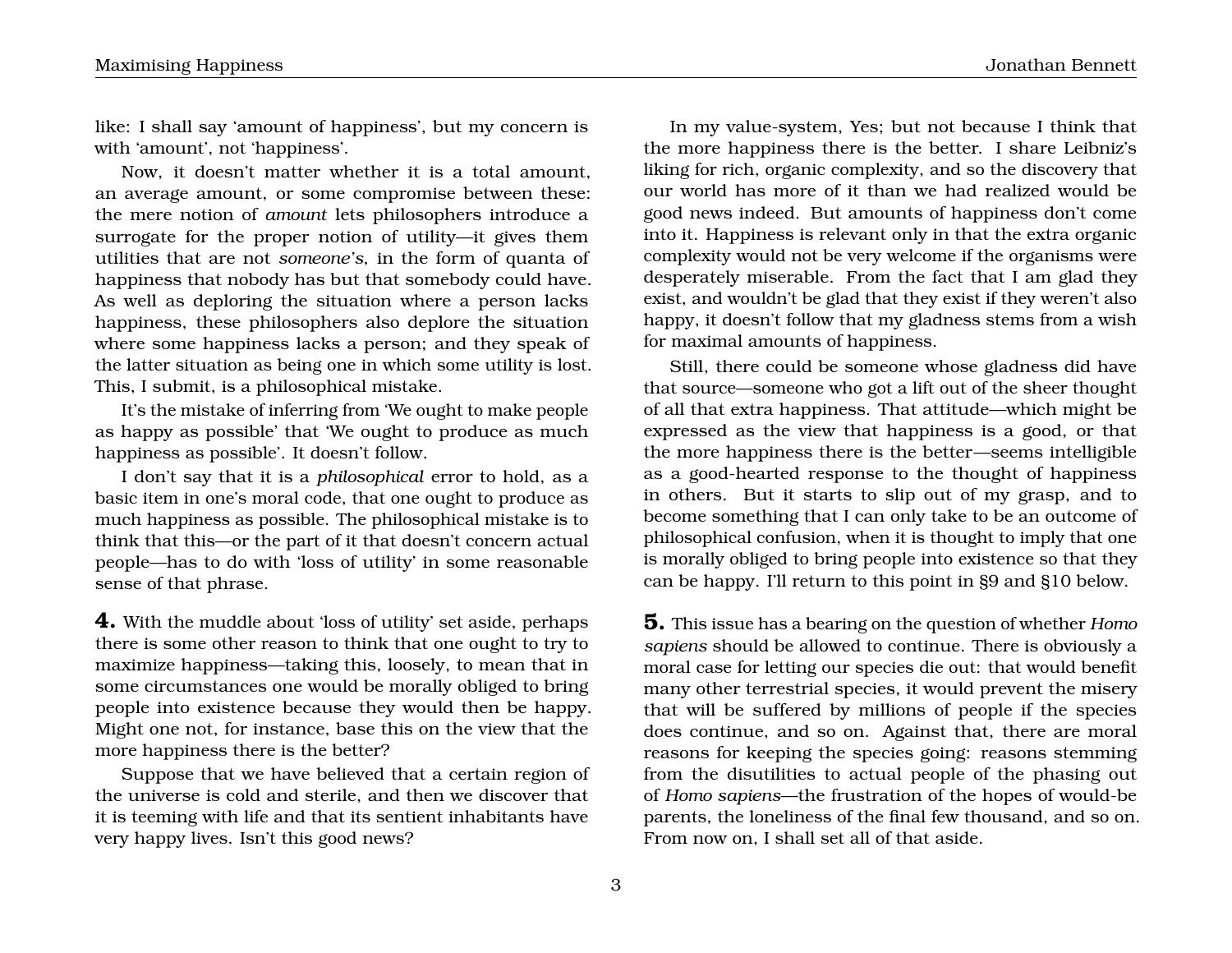If we knew that all of the foregoing reasons pretty much balanced out, so that out of consideration of the (dis)utilities of people who are at some time actual we couldn't make a strong case for or against giving *Homo sapiens* a future, would that be the end of any moral consideration of the question?

Well, I am committed to saying that the question shouldn't be kept alive through any such thought as: We ought to perpetuate our species because if we do larger amounts of happiness will be had than if we don't. But I don't have to say that no other moral considerations could be brought to bear.

For example, someone might accept a principle enjoining the preservation of every species, or every animal species, or every instance of extreme physical complexity, or every form of life that is capable of moral reflection, or. . . Any one of these could be brought to bear on the 'future for mankind?' question, in addition to all the 'utilitarian' considerations properly so-called; and clearly none of them enjoins the' maximization of happiness or anything like it.

Still, I don't want to make much of that. Although none of those principles is any worse than the principle that we ought to maximize happiness, none of them is much better either: none of them seems to have much to recommend it, considered as an item of basic morality. So I still have not identified any acceptable moral ground for an obligation to perpetuate our species, other than grounds involving the utilities of actual people.

**6.** When the utilitarian pros and cons are set aside, someone might be simply indifferent about the perpetuation of our species. This attitude, though it is perhaps unusual—even unnatural—should not be found shocking or ugly.

It is not my attitude, however. I am passionately in favour

of mankind's having a long future, and not just because of the utilities of creatures who were, are, or will be actual. This is a practical attitude of mine for which I have no basis in general principles. The continuation of *Homo sapiens*—if this can be managed at not too great a cost, especially to members of *Homo sapiens*—is something for which I have a strong, personal, unprincipled preference. I just think it would be a great shame—a pity, too bad—if this great biological and spiritual adventure didn't continue: it has a marvelous past, and I hate the thought of its not having an exciting future. This attitude of mine is rather like my attitude to pure mathematics and music and philosophy: even if they didn't have their great utility, I would want them to continue just because they are great long adventures that it would be a shame to have broken off short.

In saying that this is not a principled attitude, I am partly saying that it is not *based on* any principles. If someone doesn't share this attitude of mine, there is little that I can say to him on the topic: I can't reach down for something that produces or confirms these attitudes in me, and appeal to the dissentient at that level.

Some practical attitudes are not based on principles because they *are* principles, i.e. are basic in the person's morality. But my wanting a future for humanity is not like that either. Indeed, it hasn't the right logical shape to constitute a universal principle: it is not a stand in favour of there being animals that answer to this or that general biological or psychological description, but rather a stand in favour of there continuing to be animals descended from some of *these*—and here I gesture broadly towards all my human contemporaries. The essential reference to particulars sharply differentiates this from such principled attitudes as my opposition to the causing of unnecessary pain to any creatures that can feel pain.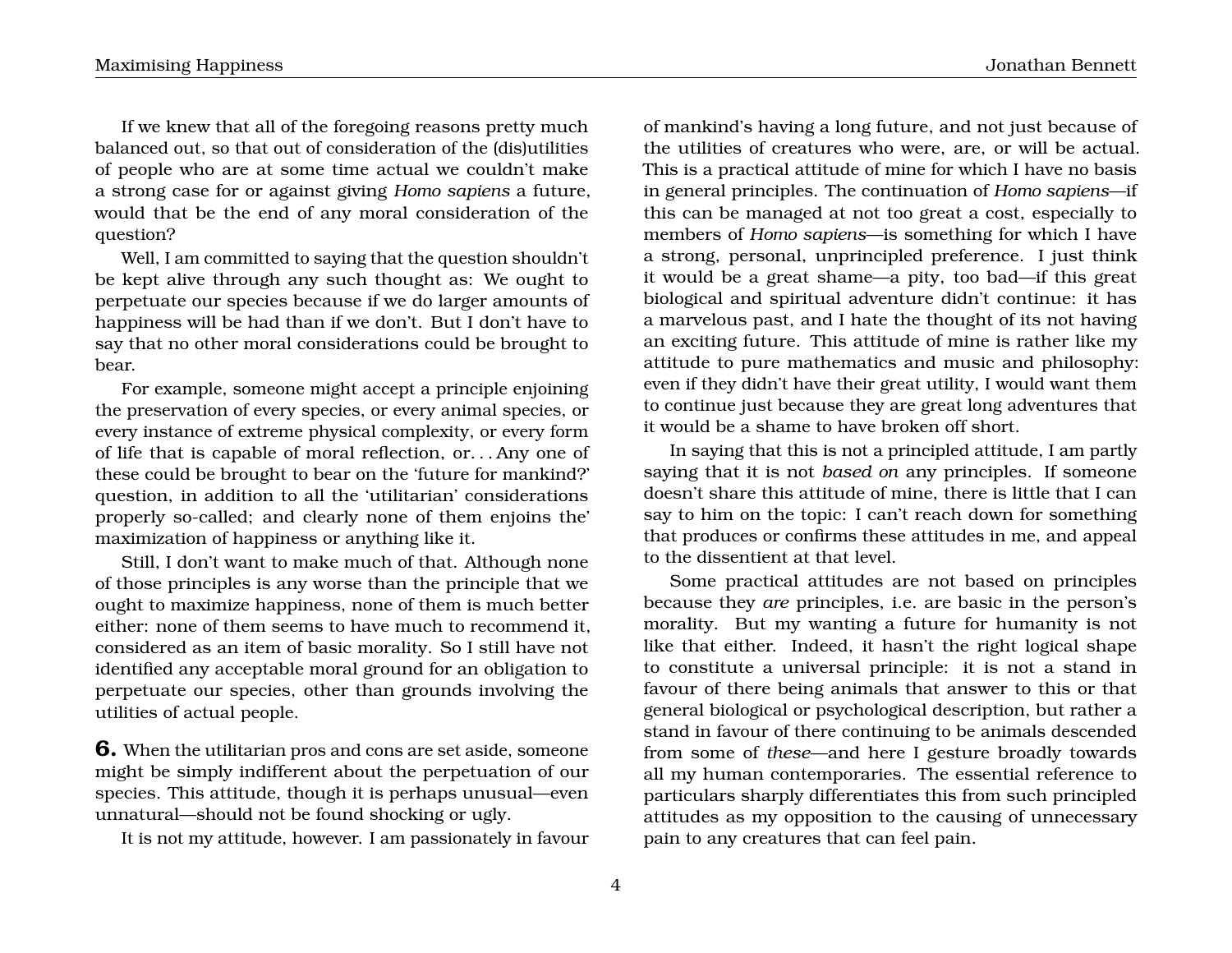**7.** It is because of the unprincipled nature of my prohumanity stand (as I call it, for short) that I don't regard the stand as part of my morality or, therefore, as a source of moral obligations. Hare's thesis that only universalisable practical attitudes should be accounted moral is true, I believe, and I find it helpful and illuminating. But for present purposes I needn't insist upon it. If you think there can be unprincipled moral stands, then you may count my pro-humanity stand as 'moral' after all; but you won't demand to know what principle(s) it involves, and that is what matters.

It matters because it frees me from the risk of being committed to absurdities. My pro-humanity stance, not resting on any principle, isn't vulnerable to the production of embarrassing counter-examples. You can describe to me a possible world, and ask whether I favour the continuation of *Homo sapiens* in that world (always setting aside the genuinely moral considerations, e.g. utilitarian ones); and I shall answer on the basis of how far it strikes me as a pity, a shame, too bad, if the story were to be cut short in that world. There might be patterns and regularities in my answers; you might even come to be able to predict them. But I wouldn't be applying a principle, and so I would never suffer the embarrassment of being committed to saying one thing while wanting to say something different.

Although my pro-humanity stance is not based on a principle, it does have some inner structure and I do have something like reasons for it. My attitude to mankind's future is conditioned by my attitude to its past: my sense that it would be a shame if the story stopped soon is nourished by my sense that it has been an exciting story that involves some long-term endeavours that aren't yet complete. I would probably care less about the 21st century if I didn't love the 17th so much. Thus, if I consider a world where there is no

great disutility to actual creatures if *Homo sapiens* dies out, and where the continuity couldn't be more than a purely biological one because all the extrasomatic information and most of the non-genetic information have been irretrievably lost, I have no sense that it would be a great shame if the thread were to be broken then and there, and the species brought to an end.

So if I *had* to find a principle that I could slide in under my pro-humanity stance, it would probably be one about the prima facie obligation to ensure that important business is not left unfinished. Once that principle was clearly formulated, the counter-exemplifying game could begin. But perhaps I could so formulate my principle that no embarrassing counter-examples could be found. Anyway, I would be free from the peculiarly horrid difficulties that beset theories relying on the notion of amounts of possibly unowned happiness.

**8.** Although I know roughly what principle I would have if I had any, and although I doubt if it would lead me into grave and demonstrable trouble, I don't in fact have a principle. I say this partly because, as I said earlier, my attitude towards our great adventure is not an attitude I have towards all great adventures, nor even towards all of some general kind. But as well as that point about the logical structure of my attitude, there is also phenomenological evidence that the attitude is not a principled, moral one. It concerns the way I react to the thought of dissent—including my own possible future dissent—from my present attitude towards the continuation of mankind. I shall explain this.

When we accept something as a matter of moral principle, we engage ourselves to treat it somewhat like a matter of objective fact. I don't think that there are any moral facts, but I still describe moral views as 'correct' or 'incorrect', and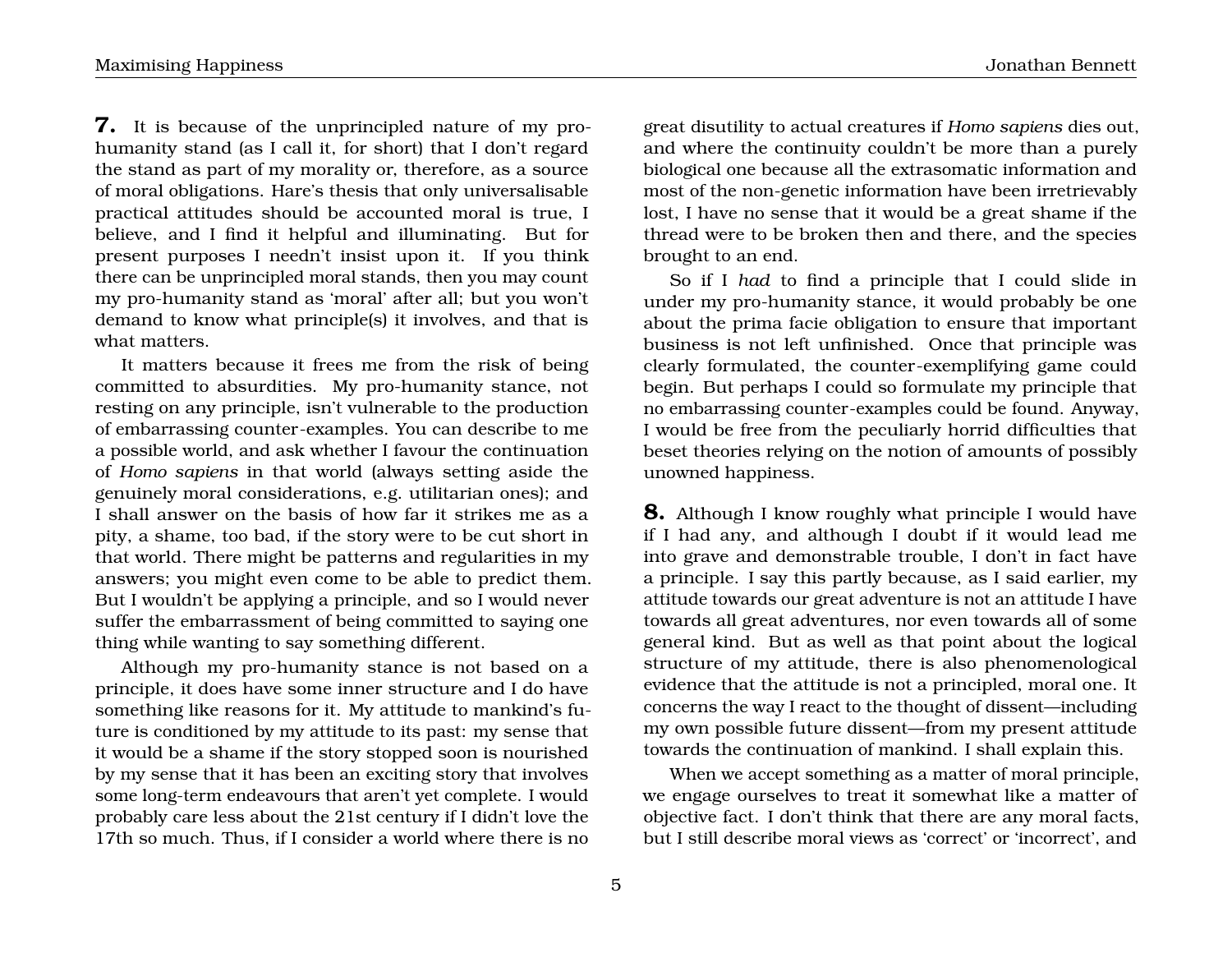I think of moral disagreement as implying that someone is in error. Thus, if I imagine myself coming to relinquish a basic moral view that I now hold, l am imagining a deterioration in my moral sensibility. In contrast, when I imagine myself having a different attitude to mankind's future (still, as always, setting aside the utilities of actual people), I don't see myself as *spoiled* but just as *changed*.

There is an analogous contrast between my attitudes to someone else who disagrees with me on a basic moral matter and to someone who doesn't share my attitude to the future of humanity. With the latter, I might try to bring him around by capturing his imagination with a certain picture of the human adventure; but if I failed, it would not induce the sort of distress that is appropriate when one is faced with fundamental moral disagreement.

If the question of mankind's future became a matter of practical urgency, and the utilities of actual people left the issue evenly balanced (!), then I might have practical reasons for wanting to bring dissentients around to my way of seeing things. That would be a simple matter of wanting them to want what I want, so that they would act to produce what I want: this, I submit, is very different from the sort of pressure towards agreement that obtains in a matter that is clearly classified as moral.

Those remarks imply something that I had better make explicit. Although my pro-humanity stance is not principled, it is thoroughly practical, and it may be at least as strong as some of my principled, moral attitudes. Don't play it down by calling it 'aesthetic' and letting that label suggest that it is merely contemplative. If the occasion arose, I would work for it, and probably even suffer for it.

I would also fight for it. If you try to bring it about that there is no 21st century human species, linked by me (and my contemporaries) to Spinoza and Aristotle, you may not be acting wrongly but I'll fight you all the same.

If my attitude in this matter is just an unprincipled desire, would I be morally in the right if I fought in defence of it, i.e. if I tried to make this desire of mine prevail over the desires of others? I think so. I don't mean that it is morally all right to fight anyone, in any manner, in the furtherance of any desire. But I do hold that each person is morally entitled to give some special weight to his own wants and needs and interests, just *qua* his. Although this 'morality of self-interest', as I call it, seems to be neglected in philosophical writings about morality, it looms very large in almost everybody's moral thinking. I have no hesitation in endorsing it.<sup>1</sup>

**9.** I suspect that my sort of attitude to the future of mankind is very widespread. It goes naturally with how theists, when not in the toils of the problem of evil, think about God as creator. I'll put this point in a non-theological manner, just for comfort. Suppose that you have a chance to bring into existence a race of creatures whose lives will be tremendously worth living. If you take the trouble to create them, they may well bless you for it, praise you, thank you, rejoice in the very thought of you—all the things that go with their seeing your act as one of supererogation rather than as something you were obliged to do. Why then should you see it any differently?

(I moved from God to you because of general difficulties about moral attitudes towards God—e.g. why lavish praise and gratitude on Him for something that was, for Him, no trouble at all?)

<sup>1</sup> (Added in 2012:) I discuss it at more length in my *The Act Itself*, Oxford 1995, sections 48, 50.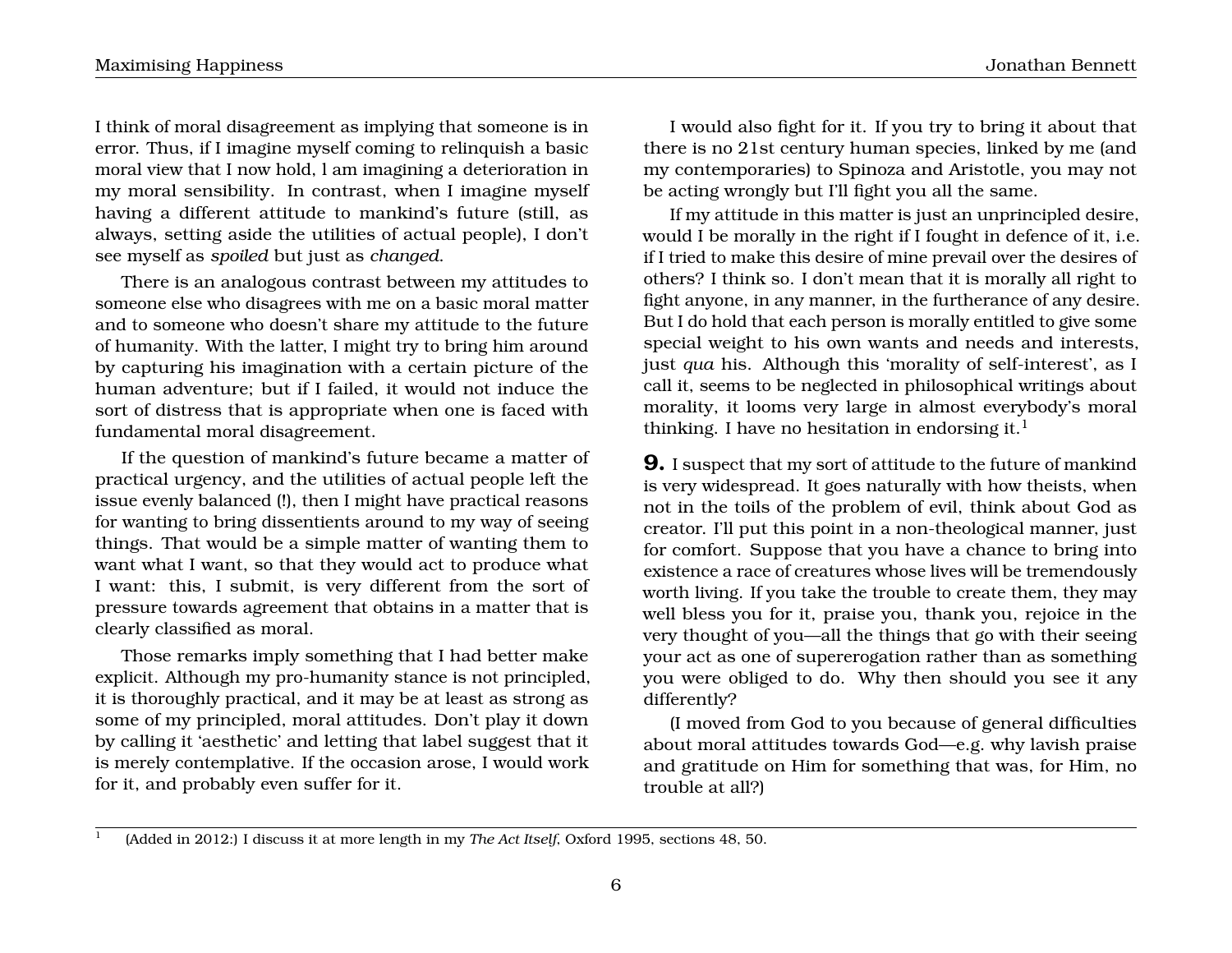For another slant on the matter, suppose that we came to share this planet with another species who were superior to us in every way except that we still had control (e.g. the Others were vulnerable to radio-waves, and had no comparable means of controlling us). The question might arise as to whether we should hand over dominance to these Others, and, since we could never happily accept a subordinate role, allow *Homo sapiens* to die out. Of course many genuinely moral considerations would come in, especially about the utilities of actual humans and actual Others; but what about the residual question—the question about the sheer idea of humanity's abdicating from its own future?

The example is adapted from Isaac Asimov, whose attitude to the prospect is an enthusiastic *What a way to go!* Many thoughtful people, I believe, would share his feeling that there is something splendid about the idea of a biological species voluntarily ceding its place to another which it judged intellectually and morally superior. And many would feel, instead or as well, that there is something profoundly sad about it. I wonder how many people, if they hadn't been misled by bad philosophy, would want to add to those two civilized responses a moral judgment about an obligation to maximize happiness?

**10.** By willing the continuation of *Homo sapiens* one is inevitably willing profound misery for many people who would escape it if the species were allowed to die out. It has been pointed out that if that is not to be downright immoral, there must be something one can set against all that misery—something that outweighs it in the moral scales.<sup>1</sup> That is correct, but it falls triply short of re-establishing the amount-of-happiness approach, as I now show.

**(a)** It is plausible to think that the whole case for the continuation of *Homo sapiens* rests on the utilities of actual people—i.e. ones who were, are or will be actual even if mankind dies out. These utilities are considerable: the phasing out of our species over 150 years, say, would involve ghastly horrors; and the disutilities also include events which, though not intrinsically dreadful, serve to frustrate hopes, abort plans, disappoint expectations, and so on (as when a happy man suffers a disutility by dying quietly in his sleep). Perhaps, if it were not for all that, it would be morally inexcusable to sanction the continuation of mankind.

That would probably be the view of anyone who held, as many do, that if we were freely created by a God who knew what was coming, then what He did was inexcusable. Such a view does not commit one to perpetual gloomy discontent: someone who is radiantly satisfied with his own lot might still sincerely judge that the price was, morally speaking, too high. Nor is it implied that one should work for a state of the world in which mankind could be phased out without too much disutility to actual people: improved birth control techniques, education aimed at discouraging long-term plans and hopes, help for the morale of the gradually shrinking remainder, and so on. Any energies devoted to tackling the problem from that angle could as well be spent on trying to reduce the likelihood that millions will be wretched if *Homo sapiens* does have a long future.

**(b)** Someone who thinks that there is a moral case for the continuation of mankind, over and above one stemming from the (dis)utilities of actual people, need not immediately fling himself into the arms of a principle enjoining the maximization of happiness. There are other bases he might appeal to, some of them more plausible than any amount-of-happiness

<sup>1</sup> R. I. Sikora, 'Utilitarianism: The Classical Principle and the Average Principle', *Canadian Journal of Philosophy* 5 (1975), pp. 409–419, at pp. 414–415.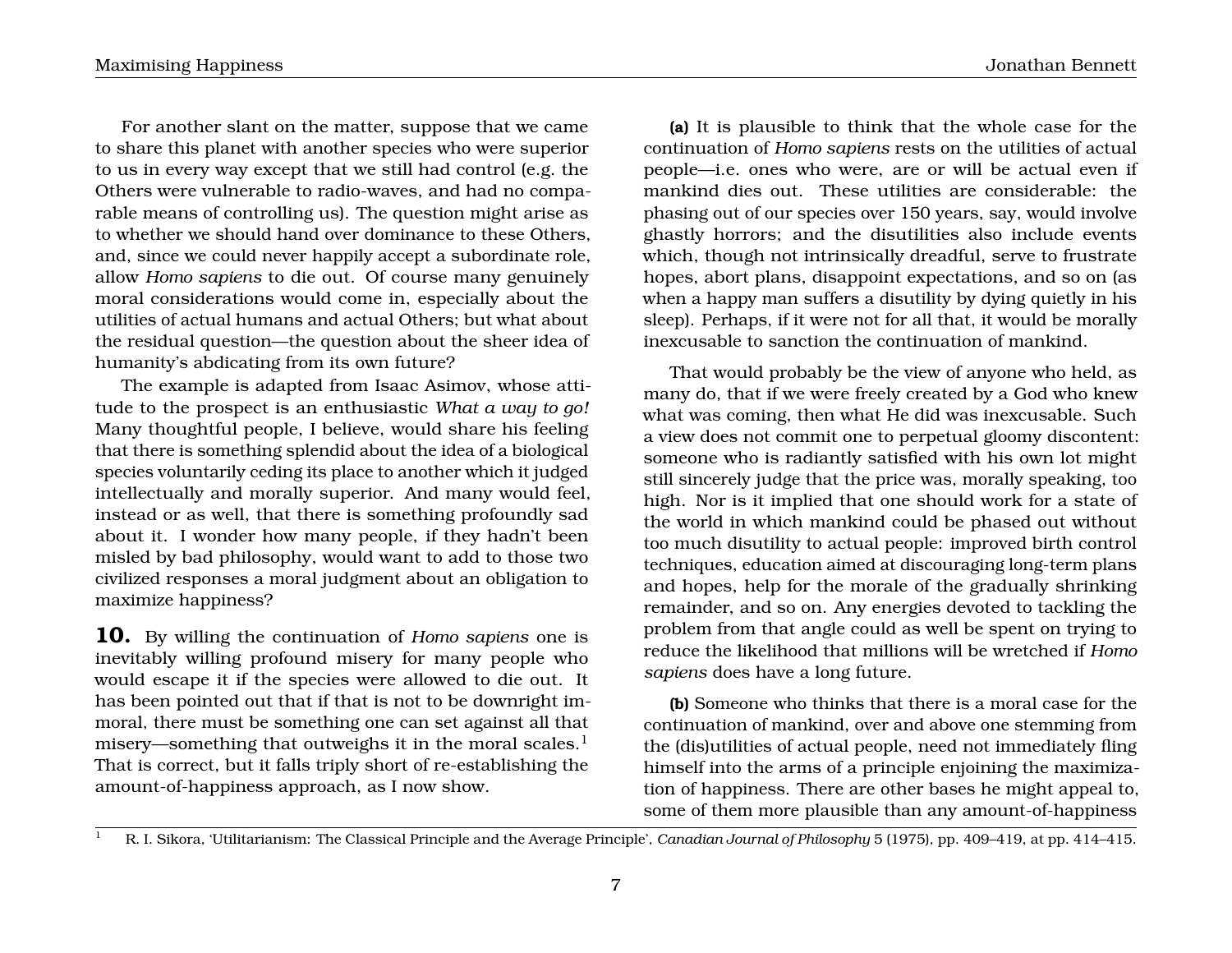principle: e.g. the principle that enjoins the completing of unfinished business, mentioned at the end of § 7 above.

**(c)** Someone who isn't prepared to adopt either of those positions can still escape the conclusion that we are morally obliged to maximize happiness. I shall state this in an abstract form. Suppose someone says something of the form: 'Although if *Homo sapiens* continues many people will be unhappy, this is outweighed—the continuation of the species is made morally permissible—by the fact that if the species is continued then P', where P may be 'many people will enjoy great happiness', or 'certain intellectual and spiritual endeavours will continue', or anything else that doesn't involve the utilities of people who are or will be actual even if mankind does not continue. My point concerns not the identity of P, but rather its formal role in the argument. It is here being adduced as a reason for something's being morally permissible, but does that necessarily imply that it can also help to make something morally obligatory? Unless an affirmative answer to that can be defended, the argument falls at this fence even if it has surmounted the previous two.

The best case I can think of for an affirmative answer goes like this. 'If there is a prima facie case against doing A, one is permitted to do it only if it will bring enough compensating good; and if doing A would do a large enough amount of good, as compared with what can be brought about through some (any) alternative to A, then one is downright obliged to do A. Thus, the raw materials for a permission can always be made to serve to generate an obligation.'

Although I cannot disprove that, it is not compellingly self-evident, and I for one don't accept it. In particular, I believe that it fails in cases where the 'goods' in question are personal utilities and the practical issue affects what people will come into existence. I now explain this.

In § 2 above I presented and recommended a rule that says that facts about personal utilities are relevant to moral obligations only through arguments of the form: 'It is obligatory to do A because if A is not done then there will be people who...'. That lies at the heart of my rejection of the idea that we are obliged to maximize happiness even where this involves creating people to have the happiness.

I stand by that rule because I see no reason not to. So far as the present difficulty is concerned, all I need is to show that the rule allows me to argue: 'The continuation of mankind is morally permissible, despite the predictable misery that will be involved, because of all the happiness that will be involved.' I now show that the rule does indeed present no obstacle to such an argument.

Since we are to relate a rule about obligation to a question about permissibility, the latter should be re-phrased in terms of the former. Our question, then, concerns the *obligatoriness of the NON-continuation of mankind*: the question of whether it is permissible for mankind to be given a future is the question of whether it is obligatory for mankind to be denied a future. For short, let 'A' stand for something like 'bringing it about that mankind has no future', Then our question is: *Is A morally obligatory?*

Now, my rule in §2 lets us bring to bear upon that question any facts about the utilities of people who would exist if A were not done, i.e. if mankind were allowed to have a future. As well as making a negative case out of the fact that if A is not done there will be many miserable people, the rule lets us make a positive case out of the fact that if A is not done there will be many happy people. I don't say that it is all right thus to balance the bliss of some against the misery of others; but if it isn't, *cadit quaestio*. What I am saying is that my rule gives me access, in considering the obligatoriness of the non-continuance of mankind, to all the facts about all